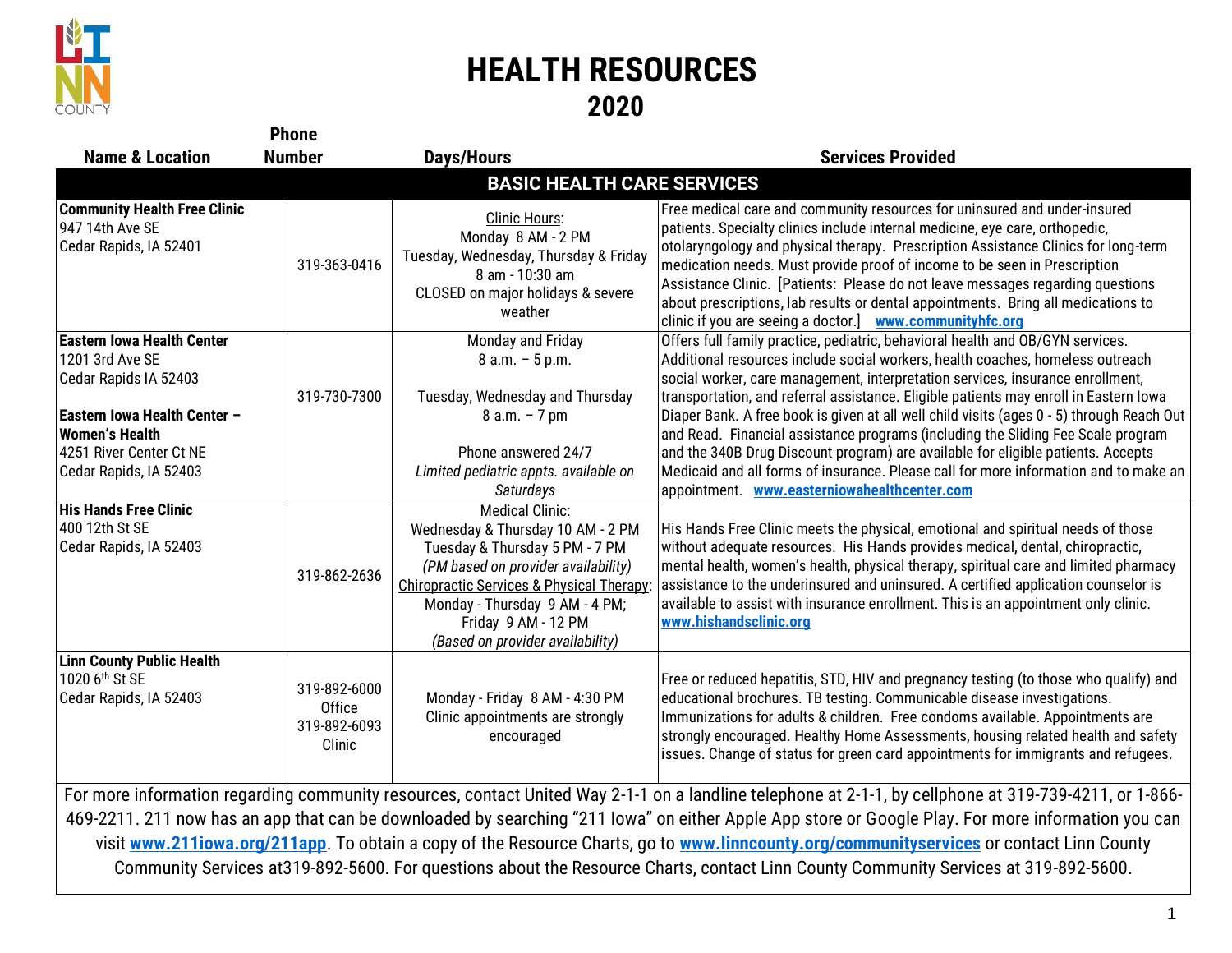|                                                                                                                                                           | <b>Phone</b>                                                                    |                                                                                                                                                                                                                                  |                                                                                                                                                                                                                                                                                                                                                                                                                                                                                                                                                                                                                                                                                                                                                                                                                                                                                                                                                             |
|-----------------------------------------------------------------------------------------------------------------------------------------------------------|---------------------------------------------------------------------------------|----------------------------------------------------------------------------------------------------------------------------------------------------------------------------------------------------------------------------------|-------------------------------------------------------------------------------------------------------------------------------------------------------------------------------------------------------------------------------------------------------------------------------------------------------------------------------------------------------------------------------------------------------------------------------------------------------------------------------------------------------------------------------------------------------------------------------------------------------------------------------------------------------------------------------------------------------------------------------------------------------------------------------------------------------------------------------------------------------------------------------------------------------------------------------------------------------------|
| <b>Name &amp; Location</b>                                                                                                                                | <b>Number</b>                                                                   | <b>Days/Hours</b>                                                                                                                                                                                                                | <b>Services Provided</b>                                                                                                                                                                                                                                                                                                                                                                                                                                                                                                                                                                                                                                                                                                                                                                                                                                                                                                                                    |
| <b>Planned Parenthood of the</b><br><b>Heartland</b><br>3425 1st Ave SE, Ste 100<br>Cedar Rapids, IA 52402<br>0r<br>850 Orchard St<br>lowa City, IA 52246 | 877-811-PLAN<br>(7526)<br>Call for<br>appointment<br><b>Walk-ins</b><br>welcome | Monday 9 AM - 5 PM<br>Tuesday 11 AM - 7 PM<br>Wednesday 9 AM - 3 PM<br>Thursday 7:30 AM - 3:30 PM<br>Friday 11 AM - 4 PM<br>Monday 9 AM - 5 PM<br>Tuesday & Wednesday 8 AM - 4 PM<br>Thursday 11 AM - 7 PM<br>Friday 9 AM - 5 PM | The following services are offered by Planned Parenthood of the Heartland. Please<br>check with your local Planned Parenthood center to determine exactly which services<br>are offered there.<br>Annual checkups/well-woman exams; Birth control supplies and information;<br>Pregnancy testing; Abortion pill; In-clinic abortion; Adoption services for birth<br>mothers; Sexually transmitted infection (STI) testing and treatment; Emergency<br> contraception (ECP's/Plan B); Pap tests; Breast exams; Colposcopy/abnormal pap<br>follow-up; HIV testing; HPV vaccine (Gardasil); Sexual assault exams; Male services,<br>including testicular cancer screening; Menopause services; Prenatal care;<br>Transgender services, including hormone therapy; Age-appropriate, medically<br>accurate, comprehensive educational programming, including state and nationally<br>approved research proven effective curricula.<br>http://www.ppheartland.org |
|                                                                                                                                                           |                                                                                 | <b>EMERGENCY HEALTH CARE SERVICES</b>                                                                                                                                                                                            |                                                                                                                                                                                                                                                                                                                                                                                                                                                                                                                                                                                                                                                                                                                                                                                                                                                                                                                                                             |
| <b>Mercy Medical Center</b><br>701 10th St SE<br>Cedar Rapids, IA 52403                                                                                   | 319-398-6011<br>(Main)<br>319-398-6037<br>(Emergency)                           | 24/7                                                                                                                                                                                                                             | Emergency care.                                                                                                                                                                                                                                                                                                                                                                                                                                                                                                                                                                                                                                                                                                                                                                                                                                                                                                                                             |
| UnityPoint - St. Luke's Hospital<br>1026 A Ave NE<br>Cedar Rapids, IA 52402                                                                               | 319-369-7211<br>(Main)<br>319-369-7105<br>(Emergency)                           | 24/7                                                                                                                                                                                                                             | Emergency care.                                                                                                                                                                                                                                                                                                                                                                                                                                                                                                                                                                                                                                                                                                                                                                                                                                                                                                                                             |
| <b>University of Iowa Hospitals &amp;</b><br><b>Clinics</b><br>200 Hawkins Dr<br>lowa City, IA 52242                                                      | 319-384-8442<br>800-777-8442                                                    | 24/7                                                                                                                                                                                                                             | Call for appointment Monday through Friday between 8:00 AM and 5:00 PM.<br>University of Iowa Health Care access. Outpatient, inpatient and emergency care. For<br>emergencies, call 911.                                                                                                                                                                                                                                                                                                                                                                                                                                                                                                                                                                                                                                                                                                                                                                   |
|                                                                                                                                                           |                                                                                 | <b>DENTAL HEALTH CARE</b>                                                                                                                                                                                                        |                                                                                                                                                                                                                                                                                                                                                                                                                                                                                                                                                                                                                                                                                                                                                                                                                                                                                                                                                             |
| <b>His Hands Free Clinic</b><br>400 12th St SE<br>Cedar Rapids, IA 52403                                                                                  | 319-862-2636                                                                    | Dental clinics are held throughout the<br>month according to provider availability                                                                                                                                               | Provides restorative dental services, extractions, cleanings, x-rays, root canals on<br>interior teeth, partials and education. Will serve anyone in lowa without insurance, 18<br>years old and older.                                                                                                                                                                                                                                                                                                                                                                                                                                                                                                                                                                                                                                                                                                                                                     |
| <b>I-Smile Dental Home Project of Linn</b><br><b>County</b><br><b>HACAP</b><br>1328 2nd Ave SE<br>Cedar Rapids, IA 52403                                  | 319-739-1545                                                                    | Monday - Friday 8 AM - 4:30 PM<br>Leave a message if after hours                                                                                                                                                                 | For children who qualify, the program provides dental services including oral<br>screenings, risk assessments, fluoride varnish applications, dental education, dental<br>referral and care coordination, and then utilizes the I-Smile Provider Network System<br>to ensure dental appointments have been completed and dental needs are fulfilled.<br>All children through age 0-20 will be considered for services as well as pregnant<br>women. Sealant program is available in any school that has a 40% or greater usage<br>of the Free or Reduced Lunch Program. Parental consent is required.                                                                                                                                                                                                                                                                                                                                                       |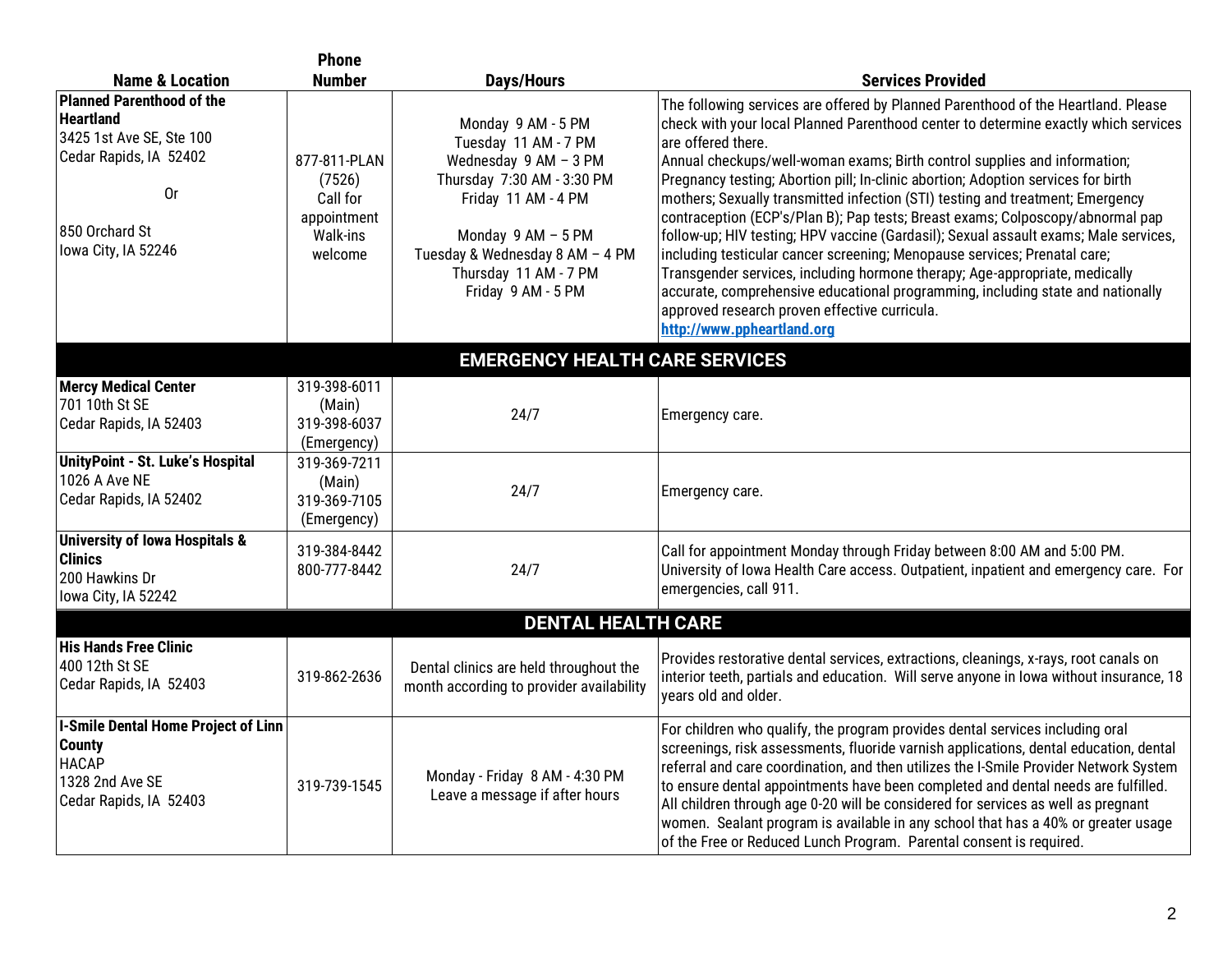|                                                                                                                                                    | <b>Phone</b>                                                        |                                                            |                                                                                                                                                                                                                                                                                                                                                                                                                                                                                                                                                                                                                     |
|----------------------------------------------------------------------------------------------------------------------------------------------------|---------------------------------------------------------------------|------------------------------------------------------------|---------------------------------------------------------------------------------------------------------------------------------------------------------------------------------------------------------------------------------------------------------------------------------------------------------------------------------------------------------------------------------------------------------------------------------------------------------------------------------------------------------------------------------------------------------------------------------------------------------------------|
| <b>Name &amp; Location</b>                                                                                                                         | <b>Number</b>                                                       | <b>Days/Hours</b>                                          | <b>Services Provided</b>                                                                                                                                                                                                                                                                                                                                                                                                                                                                                                                                                                                            |
| <b>Linn County Dental Discount</b><br>Program<br>c/o Linn County Community<br><b>Services</b><br>1240 26th Ave Ct SW<br>Cedar Rapids, IA 52404     | 319-892-5600<br>0R<br>877-354-6226                                  | Monday - Friday 8 AM - 4:30 PM<br>See Website              | Linn County residents can receive discounts on check-ups, fillings, crowns, x-rays and<br>more with the Linn County "Low Fee" Dental Discount Program through the National<br>Association of Counties (NACo). Savings range from 5% to 50% and include<br>providers nationwide. For more information on the Dental Discount Program, go to<br>www.nacohealth.org or pick up a Prescription, Health & Dental Discount Card at the<br>following County locations: Community Services Building (Community Services<br>Office); Jean Oxley Public Service Center or Linn County Public Health.<br>www.mycountycares.com |
| Eastern Iowa Health Center -<br><b>Dental Health</b><br>1225 3rd Avenue SE<br>Cedar Rapids, IA 52403                                               | 319-730-7300                                                        | Monday - Thursday<br>8 AM - 5 PM<br>Friday 8 AM - 12 PM    | Provides dental exams, x-rays, cleanings, fluoride treatments, sealants, fillings,<br>extractions, temporary partials, root canals and crowns. Accepts Medicaid and Hawk-<br>I, MCNA, and all forms of insurance. Sliding fee scale available. Provides care for<br>adult and children. Please call for more information.<br>www.easterniowahealthcenter.com                                                                                                                                                                                                                                                        |
| The Dr. Rhys B. Jones Dental<br><b>Health Center</b><br><b>UnityPoint Health</b><br>855 A Ave NE<br>Lower Level 1<br>Cedar Rapids, IA 52402        | 319-369-7730                                                        | Monday - Friday<br>8:30 AM - 12 PM & 1 - 4 PM              | Comprehensive dental care for children, infants through high school age and adults<br>with developmental disabilities. Based on income and family size with no private<br>insurance (Title XIX and Hawk-I accepted). Individuals are also seen on a sliding fee<br>scale based on the family's income and number in the family.                                                                                                                                                                                                                                                                                     |
| <b>University of Iowa College of</b><br><b>Dentistry &amp; Dental Clinic</b><br>801 Newton Rd<br>Iowa City, IA 52242                               | 319-335-7499<br>(Adults)<br>319-355-7485<br>(Children)              | Monday - Friday<br>8 AM - 5 PM<br>No walk-ins              | Provides dental care including surgery and emergencies. Reduced fees for care<br>because care is given by dental students. Iowa Medicaid (Title XIX) and Hawk-I<br>accepted.                                                                                                                                                                                                                                                                                                                                                                                                                                        |
|                                                                                                                                                    |                                                                     | <b>HEALTH CARE FINANCIAL ASSISTANCE</b>                    |                                                                                                                                                                                                                                                                                                                                                                                                                                                                                                                                                                                                                     |
| The Anna Purna Ghosh (APG)<br><b>Foundation</b><br>P.O. Box 1248,<br>Cedar Rapids, IA 52406                                                        | 319-899-6025<br>Program<br>Coordinator<br>319-573-6136<br>Voicemail | Contact 24 hours a day email:<br>apgfoundation@hotmail.com | The Anna Purna Ghosh Foundation was founded in the Fall of 2002 with the primary<br>mission to provide financial assistance to cancer and blood disease patients in<br>obtaining the prescription drugs needed for their treatment.<br>Website http://www.apgfoundation.org/ Forms are located on the website                                                                                                                                                                                                                                                                                                       |
| <b>Care for Yourself</b><br>(Iowa Breast & Cervical Cancer Early<br>Detection Program)<br>4251 River Center Ct NE<br>Cedar Rapids, IA 52402        | 319-730-7324<br>Call for<br>application.                            | Monday - Friday. Hours vary.                               | Care for Yourself: No cost mammograms and pap tests (and limited diagnostic<br>testing) for women age 40 and older who are below 250% of poverty level. (Some<br>services available to women under 40.) *** Call BEFORE making appointment***<br>Financial assistance for breast cancer screening/diagnostic services.                                                                                                                                                                                                                                                                                              |
| <b>Susan G. Komen Iowa Especially</b><br><b>For You Race Fund</b><br><b>Hall Perrine Cancer Center</b><br>701 10th St SE<br>Cedar Rapids, IA 52403 | 319-398-6582                                                        | Monday - Friday<br>8 AM - 4 PM                             | Income guidelines apply. Assistance for screening and diagnostic services available<br>for breast and gynecological.                                                                                                                                                                                                                                                                                                                                                                                                                                                                                                |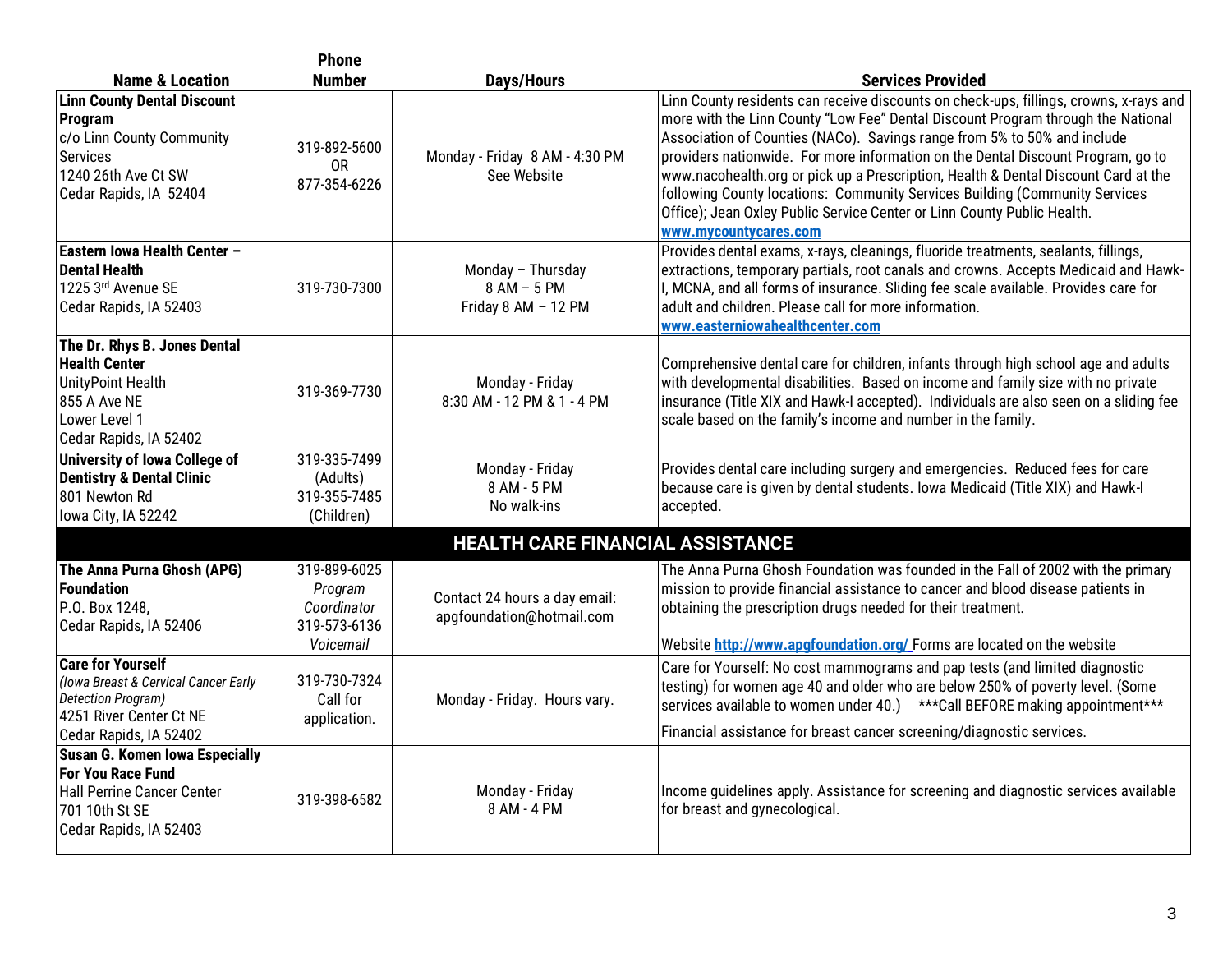|                                                                                                                                                            | <b>Phone</b>                       |                                                                                                                                                                                     |                                                                                                                                                                                                                                                                                                                                                                                                                                                                                                                                                                                                                                                                                                                                                  |
|------------------------------------------------------------------------------------------------------------------------------------------------------------|------------------------------------|-------------------------------------------------------------------------------------------------------------------------------------------------------------------------------------|--------------------------------------------------------------------------------------------------------------------------------------------------------------------------------------------------------------------------------------------------------------------------------------------------------------------------------------------------------------------------------------------------------------------------------------------------------------------------------------------------------------------------------------------------------------------------------------------------------------------------------------------------------------------------------------------------------------------------------------------------|
| <b>Name &amp; Location</b>                                                                                                                                 | <b>Number</b>                      | <b>Days/Hours</b>                                                                                                                                                                   | <b>Services Provided</b>                                                                                                                                                                                                                                                                                                                                                                                                                                                                                                                                                                                                                                                                                                                         |
| HAWK-I Children's Health<br><b>Insurance</b><br>Medicaid Health & Wellness<br>c/o HACAP<br>1515 Hawkeye Dr<br>Hiawatha, IA 52233                           | 319-393-7811<br>ext.1032           | Monday - Friday<br>8 AM - 5 PM                                                                                                                                                      | No cost or low cost medical, dental and prescription insurance for individuals ages 0-<br>64. Call to apply at one of several convenient locations.                                                                                                                                                                                                                                                                                                                                                                                                                                                                                                                                                                                              |
| <b>Iowa DHS</b><br><b>Medicaid</b><br>Linn County Department of Human<br><b>Services</b><br>1240 26th Ave Ct SW<br>Cedar Rapids, IA 52404                  | 319-892-6700<br>0r<br>800-338-8366 | Monday - Friday<br>8 AM - 4:30 PM                                                                                                                                                   | Health care for people of all ages. Primary care, referrals to specialists, inpatient<br>services, transportation, prescription drug benefits and dental wellness plan. Income<br>based program. Applications can be submitted by phone, online, or paper form.<br>https://dhs.iowa.gov/                                                                                                                                                                                                                                                                                                                                                                                                                                                         |
|                                                                                                                                                            |                                    | <b>HEALTH CARE EDUCATION</b>                                                                                                                                                        |                                                                                                                                                                                                                                                                                                                                                                                                                                                                                                                                                                                                                                                                                                                                                  |
| <b>Buy. Eat. Live Healthy</b><br>Iowa State University Extension &<br><b>Outreach: Linn County</b><br>383 Collins Rd NE, Ste 201<br>Cedar Rapids, IA 52402 | 319-377-9839                       | Classes are held at various times &<br>locations around the Cedar Rapids area<br>One-on-one appointments can also be<br>arranged Call for availability & current<br>class schedules | Buy. Eat. Live Healthy is a series of nutrition and cooking lessons provided free to<br>qualifying participants. Qualifying participants include those on limited incomes with<br>at least one child under age 18. Classes include information on nutrition, how to<br>manage a grocery budget, and preparing healthy foods.<br>Classes are fun, hands-on sessions that include cooking demos, recipe sampling, and<br>tools to help make positive changes to diet and physical activity. Each person<br>finishing 9 lessons also receives a graduation certificate and cookbook. Contact a<br>Buy. Eat. Live Healthy Program Assistant at the Linn County Extension Office for more<br>information. Registration accepted on an on-going basis. |
| <b>Helen G. Nassif Community Cancer</b><br><b>Center</b><br>202 10th St SE, Ste 285<br>Cedar Rapids, IA 52403                                              | 319-558-4876                       | Day & evening hours available<br>Call Monday - Friday 8:30 AM - 4:30 PM<br>to schedule an appointment & for class<br>schedules                                                      | Available to cancer patients and their families in the community to help with exercise,<br>nutritional or psychosocial need. Available resources include: exercise specialist for<br>individual consultations, group exercise classes, nutritional counseling, individual and<br>family counseling, a variety of classes and educational offerings, and complementary<br>therapies and resources. The Cancer Wellness program is available to anyone in the<br>community facing or who has faced cancer, in support of their quality of life. Visit<br>www.communitycancercenter.org for class schedule and more information.                                                                                                                    |
| <b>Hy-Vee Food &amp; Drug Stores</b><br><b>Cedar Rapids &amp; Marion</b>                                                                                   | 319-377-4803                       | Varies by location                                                                                                                                                                  | Full range of pharmacy and dietitian services available including immunizations,<br>prescription services, medication therapy management, biometric health screenings,<br>hemoglobin A1C checks, free blood pressure checks, free nutrition-focused store<br>tours, healthy cooking classes and individual and group nutrition education. Free<br>weekly menus (including heart-healthy, diabetes-friendly and weight management)<br>available at www.hy-vee.com/meal-solutions/weekly-menus/weekly-menu.aspx                                                                                                                                                                                                                                    |
| <b>Mercy Thrive Cancer Fitness &amp;</b><br><b>Wellness Program</b><br>Hall Perrine Cancer Center<br>701 10th St SE<br>Cedar Rapids, IA 52403              | 319-398-6915                       | Via physician referral                                                                                                                                                              | Thrive offers a comprehensive approach to address the physical, spiritual and<br>emotional well-being of cancer patients and survivors as well as their caregivers.<br>Programming includes individualized personal training, and education. Educational<br>opportunities address stress reduction and relaxation techniques, healing arts,<br>integrative medicine, creative expression and much more.                                                                                                                                                                                                                                                                                                                                          |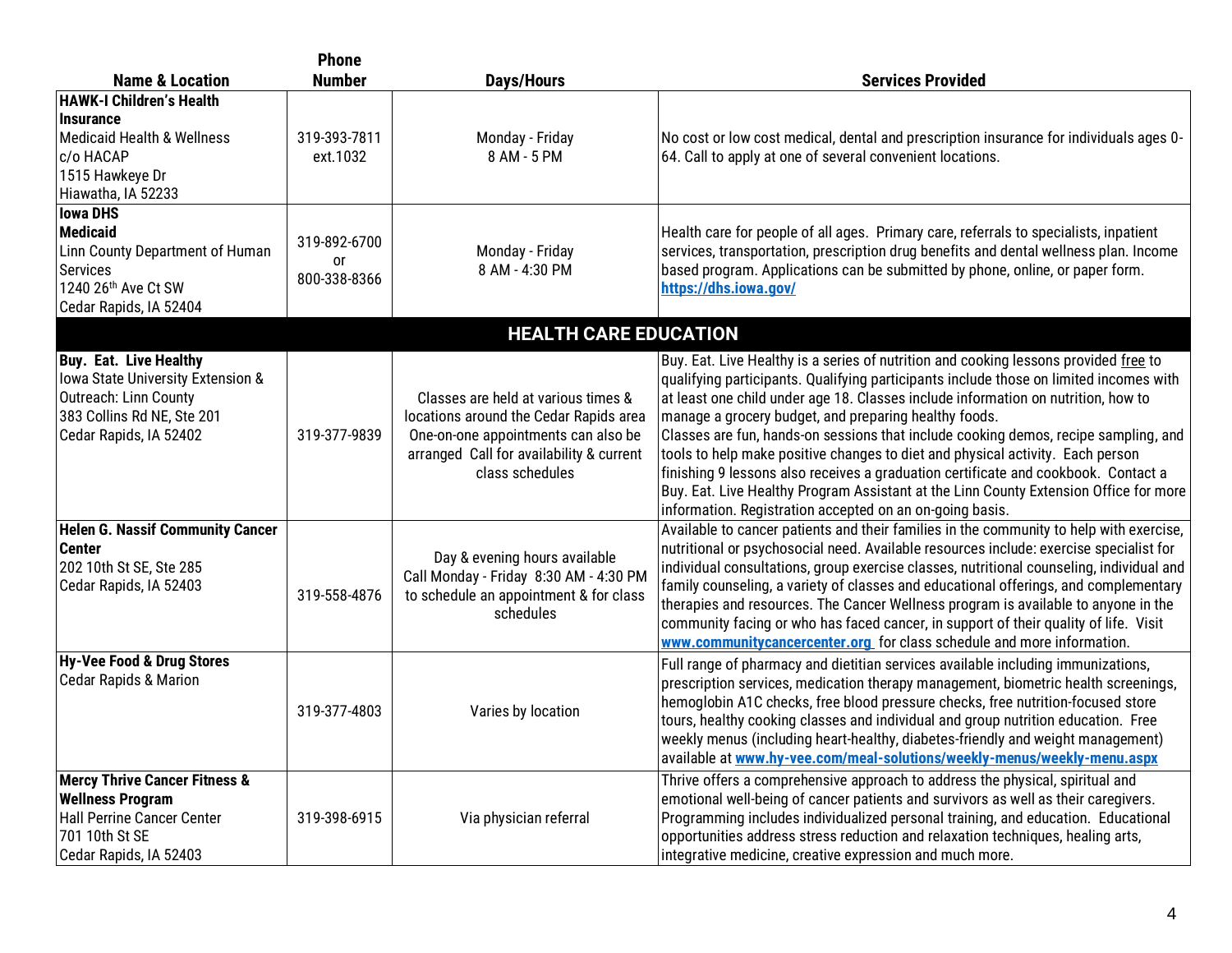|                                                                                                                                                                                 | <b>Phone</b>                                                                                       |                                                                                                                                                                         |                                                                                                                                                                                                                                                                                                                                                                                                                                                                                                                                                                       |
|---------------------------------------------------------------------------------------------------------------------------------------------------------------------------------|----------------------------------------------------------------------------------------------------|-------------------------------------------------------------------------------------------------------------------------------------------------------------------------|-----------------------------------------------------------------------------------------------------------------------------------------------------------------------------------------------------------------------------------------------------------------------------------------------------------------------------------------------------------------------------------------------------------------------------------------------------------------------------------------------------------------------------------------------------------------------|
| <b>Name &amp; Location</b>                                                                                                                                                      | <b>Number</b>                                                                                      | <b>Days/Hours</b>                                                                                                                                                       | <b>Services Provided</b>                                                                                                                                                                                                                                                                                                                                                                                                                                                                                                                                              |
| <b>UnityPoint Clinic Multi-Specialty</b><br>1002 4th Ave SE<br>Cedar Rapids, IA<br>855 A. Ave NE, 4th Floor<br>Cedar Rapids, IA                                                 | 319-363-3565                                                                                       | Monday - Friday 8 AM - 5 PM                                                                                                                                             | Health Connections provides programs and services for individuals who are at risk or<br>living with a chronic health condition such as lung disease, pulmonary disease, and<br>infectious disease. Our programs will help you better manage your health and<br>improve the quality of life.                                                                                                                                                                                                                                                                           |
|                                                                                                                                                                                 |                                                                                                    | <b>WOMEN &amp; CHILDREN SERVICES</b>                                                                                                                                    |                                                                                                                                                                                                                                                                                                                                                                                                                                                                                                                                                                       |
| <b>Bethany Christian Services</b>                                                                                                                                               | 319-832-2321                                                                                       | Call for appointment                                                                                                                                                    | Free options counseling for pregnancy. Financial assistance for basic needs<br>available based on individual need. Provides domestic adoption services. Post<br>adoption services as well. Call for appointment.                                                                                                                                                                                                                                                                                                                                                      |
| <b>Birthright</b><br>375 Collins Road NE, Ste 107<br>Cedar Rapids, IA 52402                                                                                                     | 319-393-3251                                                                                       | Monday 10 AM - 6 PM;<br>Tuesday, Wednesday & Thursday<br>10 AM - 4 PM<br><b>Closed Fridays</b>                                                                          | Pregnancy tests available. Confidential friendship counseling. Referral for<br>professional services. All services are free and confidential. Maternity voucher and<br>baby basket for Birthright clients. Coupon for maternity clothes for Birthright clients.<br>Call for more information.                                                                                                                                                                                                                                                                         |
| <b>Bridgehaven Pregnancy Support</b><br><b>Center</b><br>701 Center Point Rd NE<br>Cedar Rapids IA 52402                                                                        | 319-364-8967                                                                                       | Monday & Thursday 10 AM - 7 PM;<br>Tuesday, Wednesday & Friday<br>10 AM - 5 PM                                                                                          | Earn While You Learn Program: offering classes with weekly assistance. Parenting<br>support services through Life Skills classes. Clothing and food assistance earned<br>with class participation. One time emergency assistance available to non-clients.<br>Pregnancy tests with options counseling, abortion alternatives and ultrasounds<br>provided. Call for more information or to schedule an appointment.                                                                                                                                                    |
| Eastern Iowa Health Center -<br><b>Women's Health</b><br>4251 River Center Court NE<br>Cedar Rapids, IA 52402                                                                   | 319-730-7300                                                                                       | Monday, Wednesday & Friday<br>8 AM - 5 PM<br>Tuesday & Thursday 8 AM - 7 PM<br>Phone answered 24 hours per day, 7 days<br>per week for questions or patient<br>concerns | Offers the full range on women's health services: OB/prenatal care, labor and delivery<br>for babies, family planning, annual PAP and pelvic exams, gynecological services and<br>procedures, physicals, STD testing and treatments, HPV vaccines. Sliding fee scale<br>available. Accepts Medicaid and all forms of insurance. Eligible patients may earn<br>diapers through Eastern Iowa Diaper Bank. EIHC provides pediatric services for<br>babies and children. Please call for more information and to make an appointment.<br>www.easterniowahealthcenter.com. |
| <b>Family &amp; Community Health</b><br><b>Alliance</b><br>Women Infant & Children (WIC)<br>Various locations throughout Cedar<br>Rapids & Marion. Call for exact<br>addresses. | <b>Urban Center:</b><br>319-366-7632<br><b>LCPH Center:</b><br>892-6024<br>Marion:<br>319-447-5816 | Urban: Monday - Friday 8 AM - 4:30 PM<br>LCPH: Monday - Thursday 8 AM - 4:30 PM<br>Marion: Monday, Wednesday - Friday<br>8 AM - 4:30 PM                                 | WIC, well child screening, maternal health, nutritional counseling, hearing and vision<br>screenings, dental screenings. Coupons available for pregnant women and children<br>(birth to 5 yrs). Accepts Title 19, uninsured. Sliding fee scale.                                                                                                                                                                                                                                                                                                                       |
| <b>Hillcrest Family Services</b><br>317 7th Ave SE, Ste 202C<br>Cedar Rapids, IA 52401                                                                                          | 319-362-3149<br>Call for appt.                                                                     | Monday - Friday 8:30 AM - 4:30 PM<br>or by appointment                                                                                                                  | Unplanned pregnancy counseling. Supervised apartment living for adults with mental<br>illness. Adoption planning.                                                                                                                                                                                                                                                                                                                                                                                                                                                     |
| <b>Linn County Public Health</b><br>1020 6 <sup>th</sup> St SE<br>Cedar Rapids, IA 52403                                                                                        | 319-892-6000<br><b>Office</b><br>319-892-6093<br>Clinic                                            | Monday - Friday 8 AM - 4:30 PM<br>Clinic - appointments are strongly<br>encouraged.                                                                                     | Free or reduced STD, HIV and pregnancy testing (to those who qualify) and<br>educational brochures. TB testing. Communicable disease investigations.<br>Immunizations for adults & children. Free condoms available. Appointments are<br>strongly encouraged. Healthy Home Assessments, housing related health and safety<br>issues. Change of status for green card appointments for immigrants and refugees.                                                                                                                                                        |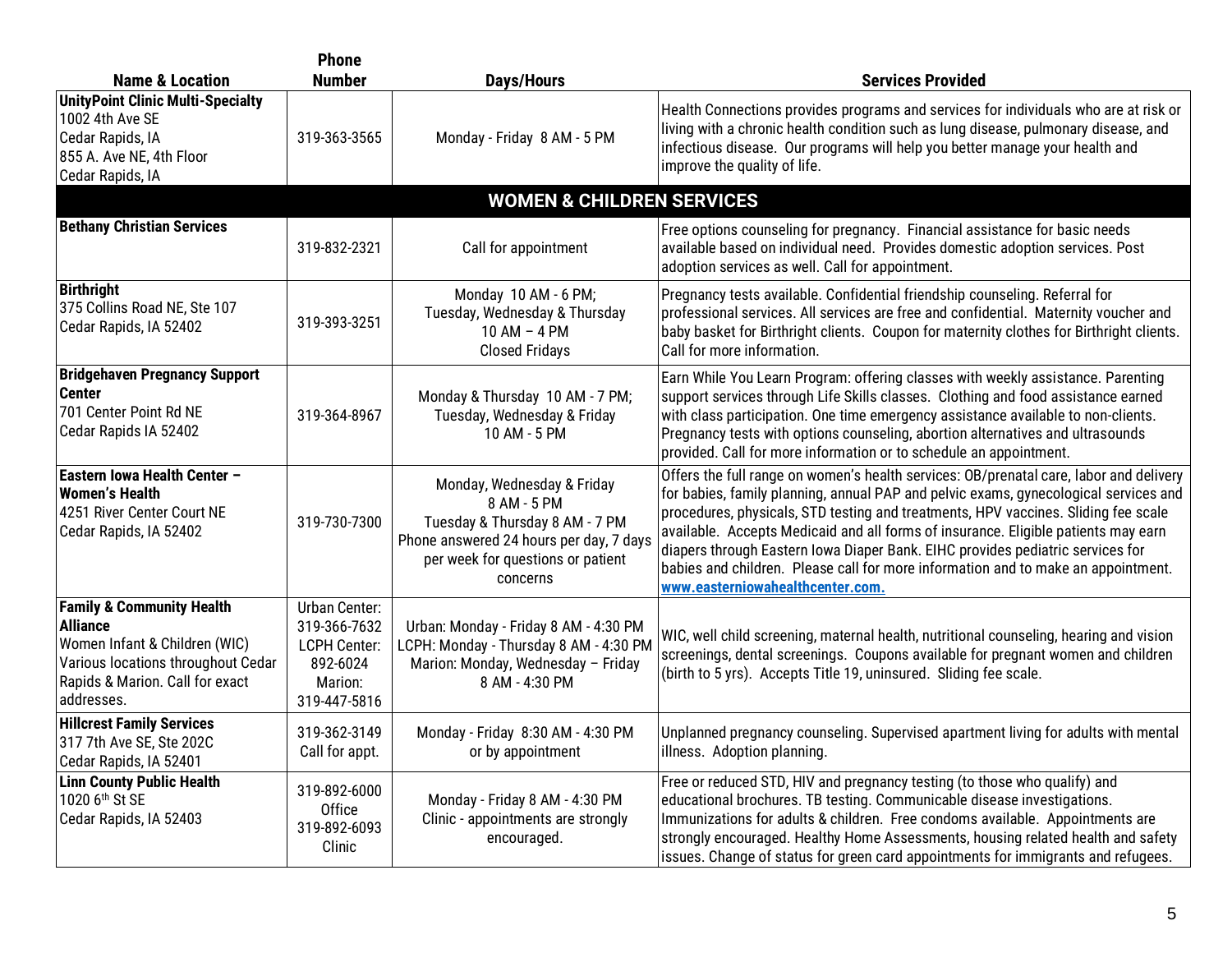|                                                                                                                                                    | <b>Phone</b>                                                                                |                                                                                                                                                                                                                                                                                         |                                                                                                                                                                                                                                                                                                                                                                                                                                                                                                                                                                                                                                                                                                                                                                                                                                                                                                                                                                              |
|----------------------------------------------------------------------------------------------------------------------------------------------------|---------------------------------------------------------------------------------------------|-----------------------------------------------------------------------------------------------------------------------------------------------------------------------------------------------------------------------------------------------------------------------------------------|------------------------------------------------------------------------------------------------------------------------------------------------------------------------------------------------------------------------------------------------------------------------------------------------------------------------------------------------------------------------------------------------------------------------------------------------------------------------------------------------------------------------------------------------------------------------------------------------------------------------------------------------------------------------------------------------------------------------------------------------------------------------------------------------------------------------------------------------------------------------------------------------------------------------------------------------------------------------------|
| <b>Name &amp; Location</b>                                                                                                                         | <b>Number</b>                                                                               | <b>Days/Hours</b>                                                                                                                                                                                                                                                                       | <b>Services Provided</b>                                                                                                                                                                                                                                                                                                                                                                                                                                                                                                                                                                                                                                                                                                                                                                                                                                                                                                                                                     |
| Metro Care Connection<br>Office: Metro High School<br>Cedar Rapids, IA 52404<br>Clinics: Jefferson School, Metro<br>High School, & Taylor School   | Jefferson:<br>319-558-2221<br>Metro:<br>319-558-2272                                        | Monday - Friday 8 AM - 3 PM<br>during the school year<br>[Note: Hours at clinics may vary]<br>Please call - schedule an appointment                                                                                                                                                     | Provides school-based health care to students (and their siblings) in the Cedar Rapids<br>Community School District. Services include: Physical exams, immunizations,<br>treatment for minor illnesses, basic laboratory tests, prescriptions for medications,<br>health education and counseling, referral for complex medical conditions, and referral<br>for mental health and substance abuse counseling.                                                                                                                                                                                                                                                                                                                                                                                                                                                                                                                                                                |
| Planned Parenthood of the<br><b>Heartland</b><br>3425 1st Ave SE, Ste 100<br>Cedar Rapids, IA 52402<br>0R<br>850 Orchard St<br>Iowa City, IA 52246 | 877-811-PLAN<br>(7526)<br>Call for<br>appointment<br><b>Walk-ins</b><br>welcome             | Monday 9 AM - 5 PM;<br>Tuesday 11 AM - 7 PM;<br>Wednesday 9 AM - 3 PM;<br>Thursday 7:30 AM - 3:30 PM<br>& Friday 11 AM - 4 PM<br>(Friday to pick up supplies only)<br>Monday 9 AM - 5 PM<br>Tuesday 8 AM - 4 PM<br>Wednesday 8 AM - 4 PM<br>Thursday 11 AM - 7 PM<br>Friday 9 AM - 5 PM | The following services are offered by Planned Parenthood of the Heartland. Please<br>check with your local Planned Parenthood center to determine which services are<br>offered there.<br>Annual checkups/well-woman exams; Birth control supplies and information;<br>Pregnancy testing; Abortion pill; In-clinic abortion; Adoption services for birth<br>mothers; Sexually transmitted infection (STI) testing and treatment; Emergency<br>contraception (ECP's/Plan B); Pap tests; Breast exams; Colposcopy/abnormal pap<br>follow-up; HIV testing; HPV vaccine (Gardasil); Sexual assault exams; Prenatal care;<br>Age-appropriate, medically accurate, comprehensive educational programming,<br>including state and nationally approved research proven effective curricula; testing<br>and treatment for UTI, male and female reproductive health checks, anemia testing<br>Hepatitis A vaccine, physical exams, smoking cessation, LGBT education and<br>resources. |
| Safe Sleep Task Force, Eastern<br><b>Iowa Health Center - Women's</b><br><b>Health</b><br>4251 River Center Ct. NE<br>Cedar Rapids, IA 52402       | 319-730-7300<br>319-369-7908<br>(call to register<br>for class or<br>with any<br>questions) | Class 4th Tuesday 5 -7 pm, 4th<br>Wednesday 9 -11 am of each month.                                                                                                                                                                                                                     | Foreign language classes available. Free educational class for families expecting a<br>baby or families with newborns. The class educates about the importance of safe<br>sleep for infants, the importance of well child examinations and immunizations,<br>postpartum depression and car seat safety.<br>Participants will receive a free pack 'n play after the class if they meet income<br>requirements.                                                                                                                                                                                                                                                                                                                                                                                                                                                                                                                                                                |
|                                                                                                                                                    |                                                                                             | <b>VETERANS SERVICES</b>                                                                                                                                                                                                                                                                |                                                                                                                                                                                                                                                                                                                                                                                                                                                                                                                                                                                                                                                                                                                                                                                                                                                                                                                                                                              |
| <b>Cedar Rapids Veterans Affairs</b><br><b>Outpatient Clinic</b><br>2230 Wiley Blvd SW<br>Cedar Rapids, IA 52404                                   | 319-369-4340                                                                                | Monday - Friday 8 AM - 4:30 PM,<br>by appointment only                                                                                                                                                                                                                                  | Provides primary care, preventative health and wellness services to Veterans.<br>Personal care. Mental health services including substance abuse and smoking<br>cessation also provided. Educational sessions; individual and group nutrition,<br>diabetes, and weight loss. Blood draw services. Prescriptions: processed via mail,<br>www.myhealth.va.gov and by phone.                                                                                                                                                                                                                                                                                                                                                                                                                                                                                                                                                                                                    |
| <b>Linn County Veterans Affairs Office</b><br><b>Community Services Building</b><br>1240 26th Ave Ct SW<br>Cedar Rapids, IA 52404                  | 319-892-5160                                                                                | Monday - Friday 7:30 AM - 4 PM                                                                                                                                                                                                                                                          | Veteran Service Officers are available to help Veterans and dependents understand<br>and apply for VA medical benefits. Must provide DD214, have been discharged<br>honorably, and have served 90 days or more of Federal active duty services.<br>https://www.linncounty.org/154/Veteran-Affairs                                                                                                                                                                                                                                                                                                                                                                                                                                                                                                                                                                                                                                                                            |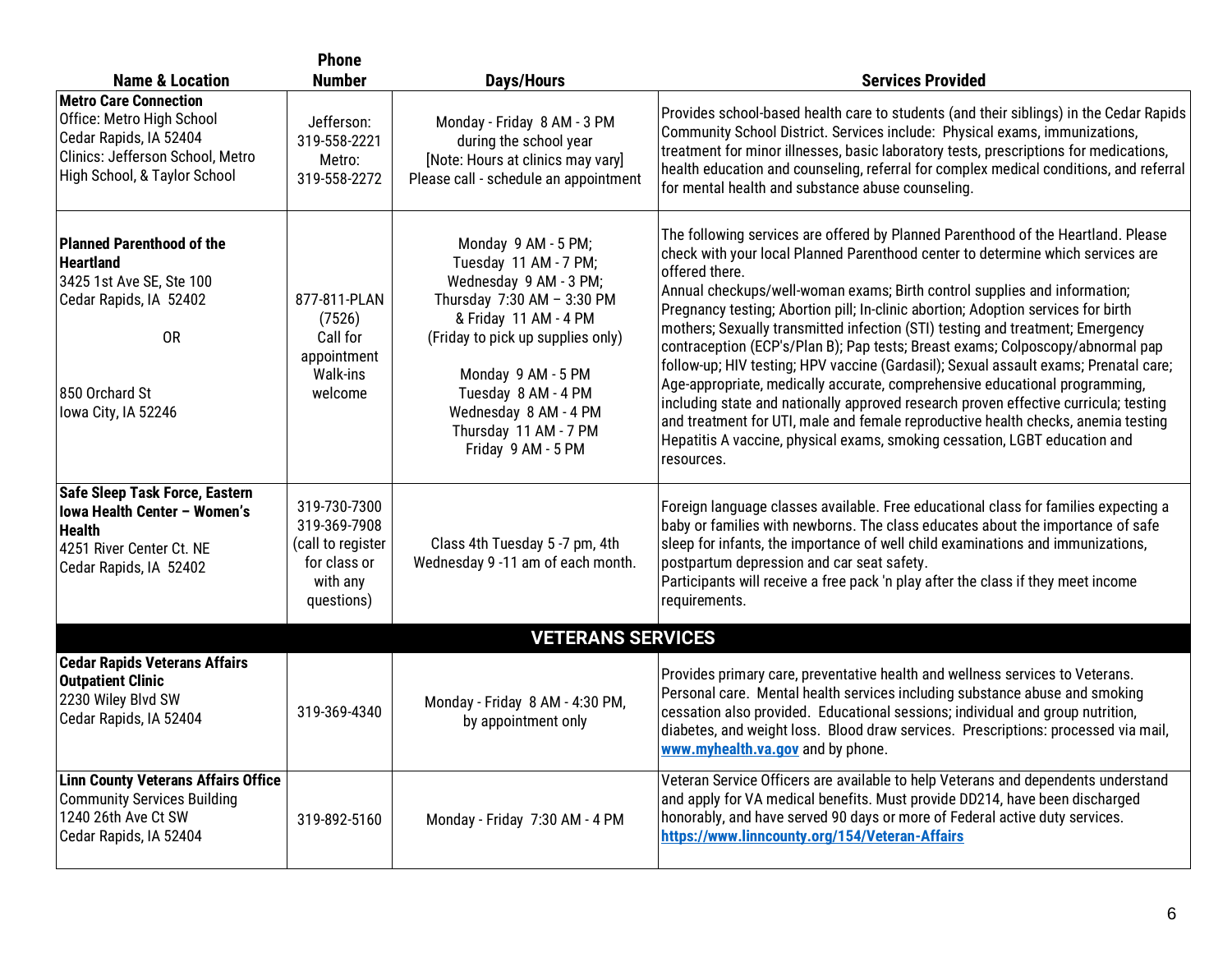|                                                                                                                                                                                                | <b>Phone</b>                                                  |                                                                                                                                                                                      |                                                                                                                                                                                                                                                                                                                                                                                                                                                                                                                                                                                                                                                                        |
|------------------------------------------------------------------------------------------------------------------------------------------------------------------------------------------------|---------------------------------------------------------------|--------------------------------------------------------------------------------------------------------------------------------------------------------------------------------------|------------------------------------------------------------------------------------------------------------------------------------------------------------------------------------------------------------------------------------------------------------------------------------------------------------------------------------------------------------------------------------------------------------------------------------------------------------------------------------------------------------------------------------------------------------------------------------------------------------------------------------------------------------------------|
| <b>Name &amp; Location</b>                                                                                                                                                                     | <b>Number</b>                                                 | <b>Days/Hours</b>                                                                                                                                                                    | <b>Services Provided</b>                                                                                                                                                                                                                                                                                                                                                                                                                                                                                                                                                                                                                                               |
|                                                                                                                                                                                                |                                                               |                                                                                                                                                                                      | COUNSELING / DEVELOPMENTAL ASSESSMENT / DISABILITY SERVICES / OLDER ADULTS                                                                                                                                                                                                                                                                                                                                                                                                                                                                                                                                                                                             |
| Alzheimer's Association - Medic<br>Alert + Alzheimer's Safe Return<br>317 7th Ave SE, Ste 402<br>Cedar Rapids, IA 52401                                                                        | 319-294-9699<br>Local chapter<br>800-272-3900<br>24hr hotline | Monday - Friday 8 AM - 4:30 PM<br>The Alzheimer's Association 24/7<br>Helpline operates24/7, in 140 languages<br>Please call the 24 hr line for all<br>appointments                  | A 24 hour nationwide emergency response services for persons with Alzheimer's<br>disease or related dementia who wander or have a medical emergency. In the event<br>of a wandering incident, caregivers can call the 24/hr emergency response line to<br>report the incident. A community support network will then be activated, including<br>local Alzheimer's Assoc. chapters and law enforcement. Please call for more<br>information regarding this emergency response service. They also provide<br>educational meetings for health care providers as well as caregivers about all<br>aspects of Alzheimer's. Please call for more information. www.alz.org/eci |
| <b>Eastern Iowa Health Center</b><br>1201 3rd Ave SE<br>Cedar Rapids IA 52403<br>Eastern Iowa Health Center -<br><b>Women's Health</b><br>4251 River Center Court NE<br>Cedar Rapids, IA 52402 | 319-730-7300                                                  | Monday, Thursday and Friday<br>8 AM - 5 PM<br>Tuesday and Wednesday<br>8 AM - 6 PM<br>Monday and Tuesday<br>8 AM - 7 PM<br>Wednesday - Friday<br>8 AM - 5 PM<br>Phones answered 24/7 | Offers a full range of behavioral health, talk therapy and cognitive behavioral therapy.<br>Financial assistance programs (including Sliding Fee Scale program and the 340B<br>Drug Discount program) are available for eligible patients. Accepts Medicaid and all<br>forms of insurance. Please call for more information and to make an appointment.<br>www.easterniowahealthcenter.com                                                                                                                                                                                                                                                                             |
| <b>Grant Wood Area Education Agency</b><br>(GWAEA)<br>4401 6th St SW<br>Cedar Rapids, IA 52404                                                                                                 | 319-399-6700<br>800-332-8488                                  | Monday - Friday 7:30 AM - 4:30 PM                                                                                                                                                    | Early Childhood Screening Van. Behavioral / emotional / developmental (speech,<br>motor, hearing and vision screen). Children under age 18. Early Access program for<br>children 0-3. Cognitive evaluation for children age 3-6. Opportunities available for<br>academically advanced elementary and middle school students.<br>https://www.qwaea.org/                                                                                                                                                                                                                                                                                                                 |
| <b>Iowa COMPASS</b><br>100 Hawkins Dr #295<br>lowa City, IA 52242                                                                                                                              | 800-779-2001                                                  | Monday - Friday 8 AM - 5 PM                                                                                                                                                          | lowa Compass offers free disability information and referral to lowans with<br>disabilities, their families & service providers. You can call or search the database at<br>www.iowacompass.org                                                                                                                                                                                                                                                                                                                                                                                                                                                                         |
| <b>Mercy Family Counseling &amp; EAP</b><br>1340 Blairs Ferry Rd, Ste A<br>Hiawatha, IA 52233                                                                                                  | 319-398-6575<br>Crisis Mgt:<br>319-398-6476                   | Monday - Friday 8 AM - 4:30 PM                                                                                                                                                       | Psychological/medical/family counseling/mental health services.<br>Developmental/behavioral evaluation. Services for children/adults with behavioral,<br>emotional or adjustment problems, individual, family, relationship counseling;<br>bereavement/grief counseling, behavioral management, ADHD evaluation and<br>treatment, coordination of medical treatment with PCP and other relevant<br>professionals; psychological, neurodevelopmental and neurobehavioral testing, and<br>24-hour crisis intervention. Call for more information.                                                                                                                        |
| <b>St. Luke's Child Protection Center</b><br>1095 N Center Point Rd<br>Hiawatha IA 52233                                                                                                       | 319-369-7908                                                  | Monday - Friday 8 AM - 4:30 PM<br>Must have referral                                                                                                                                 | The Child Protection Center accepts referrals from DHS and law enforcement for<br>child abuse victims. Title 19 accepted. Financial assistance available through Crime<br>Victims. The Child Protection Center provides centralized access and referral to a<br>system of community services for abused children and their families. Coordinates<br>interviews and medical examinations of child abuse victims, investigates incidents of<br>child abuse and provides treatment for child abuse victims.                                                                                                                                                               |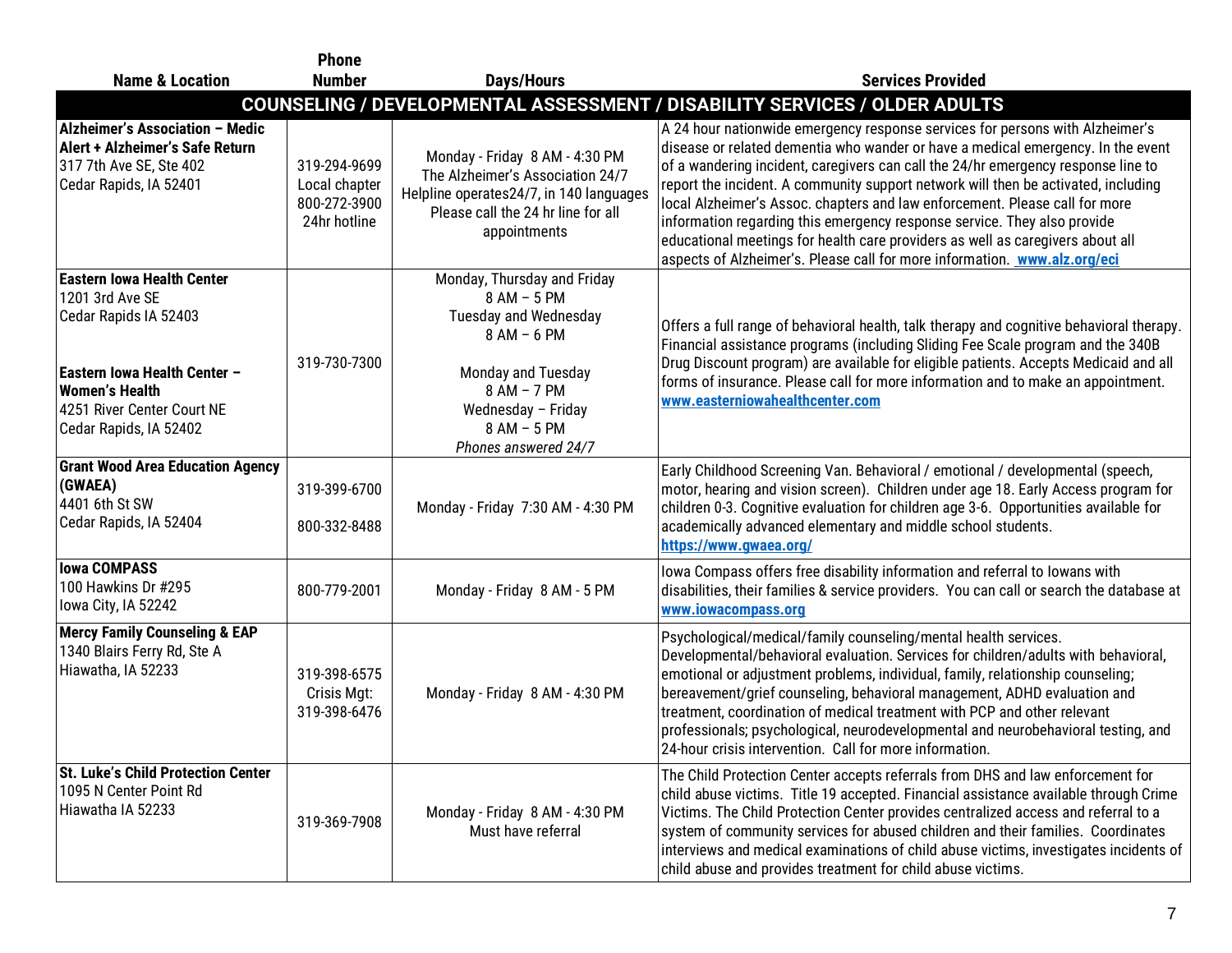| <b>Name &amp; Location</b>                                                                                                                                      | <b>Phone</b><br><b>Number</b>                  | <b>Days/Hours</b>                                                                                                 | <b>Services Provided</b>                                                                                                                                                                                                                                                                                                                                                                                                                                                                                        |
|-----------------------------------------------------------------------------------------------------------------------------------------------------------------|------------------------------------------------|-------------------------------------------------------------------------------------------------------------------|-----------------------------------------------------------------------------------------------------------------------------------------------------------------------------------------------------------------------------------------------------------------------------------------------------------------------------------------------------------------------------------------------------------------------------------------------------------------------------------------------------------------|
| <b>Tanager Place Mental Health Clinic</b><br>Main Office: 2309 C St SW<br>Cedar Rapids IA 52404<br>Clinic: 1030 5th Ave SE, 3rd Floor<br>Cedar Rapids, IA 52403 | Main<br>319-365-9164<br>Clinic<br>319-286-4545 | Monday - Thursday 8 AM - 6 PM;<br>Friday 8 AM - 4:30 PM                                                           | Tanager Place Mental Health Clinic provides outpatient and in-patient comprehensive<br>mental health services to children, adolescents and their families. The clinic staff<br>offers child psychiatric assessment and medication management, individual and<br>family therapy, play therapy, music therapy and applied behavior analysis. An<br>individualized care plan and specific treatment goals are established for all patients.<br>www.tanagerplace.org                                                |
|                                                                                                                                                                 |                                                | <b>MEDICAL EQUIPMENT</b>                                                                                          |                                                                                                                                                                                                                                                                                                                                                                                                                                                                                                                 |
| <b>American Cancer Society</b><br>4080 1st Ave NE Ste 101<br>Cedar Rapids, IA 52402                                                                             | 319-365-5241<br>800-227-2345                   | Monday - Friday 8 AM - 12:30 PM &<br>1:30 PM - 4:30 PM                                                            | Provides information on cancer. Free wigs, turbans, and breast prosthesis and<br>mastectomy bras for cancer patients. Medical equipment referrals. By appointment<br>only. The American Cancer Society also supports patients through patient lodging<br>and arranging for transportation to treatment. www.cancer.org                                                                                                                                                                                          |
| <b>Easter Seals Iowa/Assistive</b><br><b>Technology Center</b><br>401 NE 66th Ave<br>Des Moines, IA 50333                                                       | 515-289-1933<br>515-289-4069<br><b>TTY</b>     | Monday - Friday<br>8 AM - 5 PM                                                                                    | Medical equipment available for loan for a fee. For those looking to purchase<br>equipment, Easter Seals Iowa also provides customers with the opportunity to check-<br>out equipment to try for up to 30 days without charge. Application required. Camp<br>and respite available for adults and children. Rural Solutions is for farmers with<br>disabilities (or their family members) who want to return to farming. Call for more<br>information regarding other services. https://www.easterseals.com/ia/ |
| <b>His Hands Free Clinic</b><br>400 12th St SE<br>Cedar Rapids, IA 52403                                                                                        | 319-862-2636                                   | Monday - Thursday 9 AM - 4 PM<br>Fridays 9 AM - 12 PM<br>(administrative hours)                                   | No cost durable medical equipment such as walkers, toilet risers, canes, wheelchairs,<br>etc. Adult pull-ups/ briefs also available. Smaller medical items also available -<br>please call first to check availability.                                                                                                                                                                                                                                                                                         |
| <b>Lion's Club</b>                                                                                                                                              | For hearing<br>aids:<br>319-827-1395           | Please leave a message<br>Someone will return your call                                                           | lowa Lion's Hearing Aid Bank. Limited financial assistance available for hearing aids.<br>www.iowalions.org                                                                                                                                                                                                                                                                                                                                                                                                     |
| <b>Medical Lending Closet</b><br>Grace Episcopal Church<br>525 A Ave NE<br>Cedar Rapids, IA 52402                                                               | 319-362-1929                                   | Monday & Friday 10 AM - 1 PM<br>Wednesday 12 PM - 3 PM<br>Please leave a message<br>Someone will return your call | Medical equipment available. Crutches, wheelchairs, walkers with wheels, commode<br>chairs, risers, hospital beds and canes. No referral needed. Call for more information<br>and equipment availability. There is no charge for the loan of any equipment;<br>however, a small deposit may be required for larger equipment.                                                                                                                                                                                   |
| <b>Muscular Dystrophy Association</b><br>3925 Fountains Blvd, Ste 100<br>Cedar Rapids, IA 52411                                                                 | 319-393-8905                                   | Monday - Friday<br>9 AM - 5 PM                                                                                    | Helps persons with Muscular Dystrophy by assisting with initial and follow-up clinic<br>visits at the University of Iowa Hospital. Communication devices. Provides the<br>public with information about Muscular Dystrophy by offering other volunteer services<br>and advocacy. Summer camp also offered for ages $8-17$ . Call for more information.<br>When prescribed, assistance is provided to obtain medical equipment through the<br>National Equipment Loan Program.                                   |
| <b>UnityPoint - St. Luke's Home</b><br><b>Medical Equipment</b><br>298 Blairs Ferry Rd. NE<br>Cedar Rapids, IA 52402                                            | 319-369-8686                                   | Monday - Friday 8 AM - 5 PM<br>On-call 24 hours for emergency needs                                               | Durable medical equipment such as oxygen, beds, wheelchairs, walking aids,<br>nebulizers and CPAP/BiPAP. Also carries smaller items available for retail. Many<br>baby products such as breast pumps, beds, bouncy balls etc. Offers mastectomy<br>camisole and prosthetic fitting services.                                                                                                                                                                                                                    |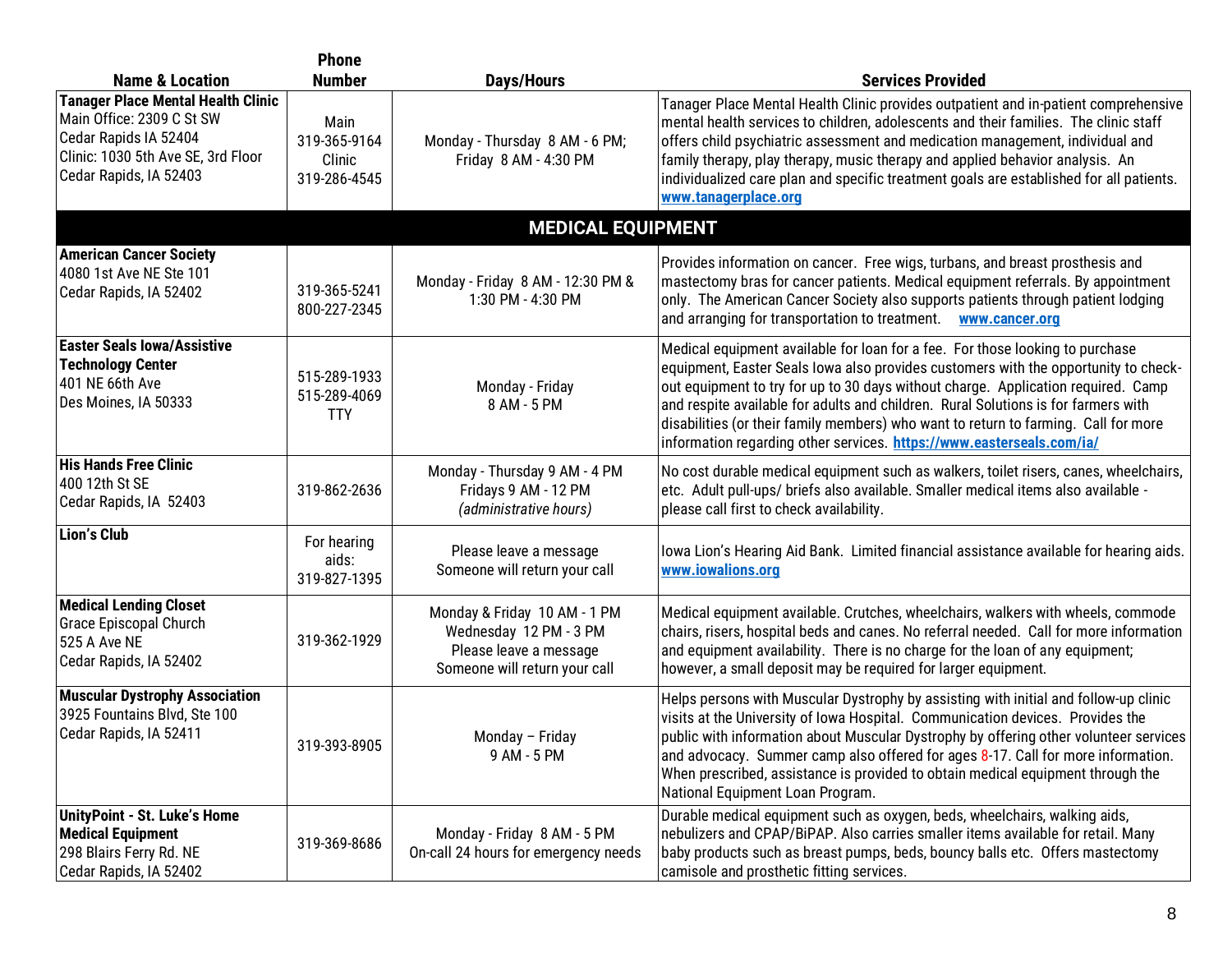|                                                                                                                                                                                             | <b>Phone</b>                              |                                                                                                                                                                    |                                                                                                                                                                                                                                                                                                                                                                                                                                                                                                                                                                                                                                                                |
|---------------------------------------------------------------------------------------------------------------------------------------------------------------------------------------------|-------------------------------------------|--------------------------------------------------------------------------------------------------------------------------------------------------------------------|----------------------------------------------------------------------------------------------------------------------------------------------------------------------------------------------------------------------------------------------------------------------------------------------------------------------------------------------------------------------------------------------------------------------------------------------------------------------------------------------------------------------------------------------------------------------------------------------------------------------------------------------------------------|
| <b>Name &amp; Location</b>                                                                                                                                                                  | <b>Number</b>                             | <b>Days/Hours</b>                                                                                                                                                  | <b>Services Provided</b>                                                                                                                                                                                                                                                                                                                                                                                                                                                                                                                                                                                                                                       |
|                                                                                                                                                                                             |                                           | <b>PRESCRIPTION ASSISTANCE</b>                                                                                                                                     |                                                                                                                                                                                                                                                                                                                                                                                                                                                                                                                                                                                                                                                                |
| <b>Cedar Rapids Free Prescription</b><br><b>Discount Card</b>                                                                                                                               | 888-620-1749                              | A card may be obtained at:<br><b>Cedar Rapids Library</b><br>2600 Edgewood Drive SW<br><b>Cedar Rapids City Hall</b><br>101 First Street SE<br>24/7                | Discount cards may be used by all residents of Cedar Rapids. No restrictions based<br>on the resident's age, income level, or existing health coverage. The discount card<br>will cover any medication not covered by insurance. The discount cards offer<br>residents an average savings of 20% off the retail price of commonly prescribed<br>medications. www.caremark.com                                                                                                                                                                                                                                                                                  |
| <b>Eastern Iowa Health Center</b><br>1201 3rd Ave SE<br>Cedar Rapids IA 52403<br>Eastern Iowa Health Center -<br><b>Women's Health</b><br>4251 River Center Ct NE<br>Cedar Rapids, IA 52403 | 319-730-7300                              | Monday and Friday<br>8 AM - 5 PM<br>Tuesday, Wednesday and Thursday<br>8 AM - 7:00 PM<br>Phone answered 24/7<br>Limited pediatric appts. available on<br>Saturdays | Offers full family practice, pediatric, behavioral health and OB/GYN services.<br>Financial assistance programs (including the Sliding Fee Scale program and the 340B<br>Drug Discount program) are available for eligible patients. Accepts Medicaid and all<br>forms of insurance. Please call for more information or to make an appointment.<br>www.easterniowahealthcenter.com                                                                                                                                                                                                                                                                            |
| <b>GoodRx</b>                                                                                                                                                                               | 844-329-2241                              | Online 24/7                                                                                                                                                        | GoodRx gathers prices, coupons and saving tips for prescriptions at almost every US<br>pharmacy. Can be used instead of insurance or Medicare. It cannot be combined with<br>any federal or state-funded program such as Medicare. www.goodrx.com                                                                                                                                                                                                                                                                                                                                                                                                              |
| <b>His Hands Free Clinic</b><br>400 12th St SE<br>Cedar Rapids, IA 52406                                                                                                                    | 319-862-2636                              | Tuesday & Thursday 5 - 7 PM<br>Wednesday & Thursday<br>$10 AM - 2 PM$                                                                                              | Provides limited prescription assistance to patients with written prescriptions.                                                                                                                                                                                                                                                                                                                                                                                                                                                                                                                                                                               |
| <b>Iowa Drug Card</b>                                                                                                                                                                       |                                           | <b>Customer Service: 877-321-6755</b><br>Pharmacy Helpline: 800-223-2146<br>24/7                                                                                   | lowa Drug Card is a free discount prescription assistance program for all lowa<br>residents. A free prescription card can be printed from <b>www.iowadrugcard.com.</b><br>The program is accepted at all major pharmacies (68,000 pharmacies around the<br>country), as well as many independents, and covers generic and name brand<br>medications. There are no eligibility requirements for this program.                                                                                                                                                                                                                                                   |
| <b>Iowa Prescription Drug Corporation</b><br>(IPDC)                                                                                                                                         | 515-327-5405<br><b>or</b><br>866-282-5817 | Monday - Thursday 8 AM - 4:30 PM<br>Fridays 8 AM - 12 PM                                                                                                           | The corporation provides assistance to help reduce the cost of prescription<br>medications for uninsured and under-insured lowans with incomes at or under 200%<br>of the Federal Poverty Level. Programs available include the Iowa Drug Donation<br>Repository. Please visit the website for program information. www.iowapdc.org                                                                                                                                                                                                                                                                                                                            |
| <b>Linn County Rx / NACo Prescription</b><br><b>Discount Card Program</b><br><b>Community Services Building</b><br>1240 26th Ave Ct. SW<br>Cedar Rapids, IA 52404                           | For a card:<br>319-892-5600               | Monday - Friday<br>8 AM - 4:30 PM                                                                                                                                  | Free prescription discount drug card may be used for prescriptions that are not<br>covered by insurance for an average savings of 24% at participating pharmacies.<br>There are no enrollment forms, membership fees or limits on frequency of use. Any<br>Linn County resident without prescription drug insurance can use the program. Even<br>persons with insurance for prescription drugs may benefit by using the card for<br>prescription drugs not covered by their existing plan. Cards can also be used for pets<br>if they take medications that are used for human conditions. Does not cover<br>controlled medications/substances. www.nacorx.org |